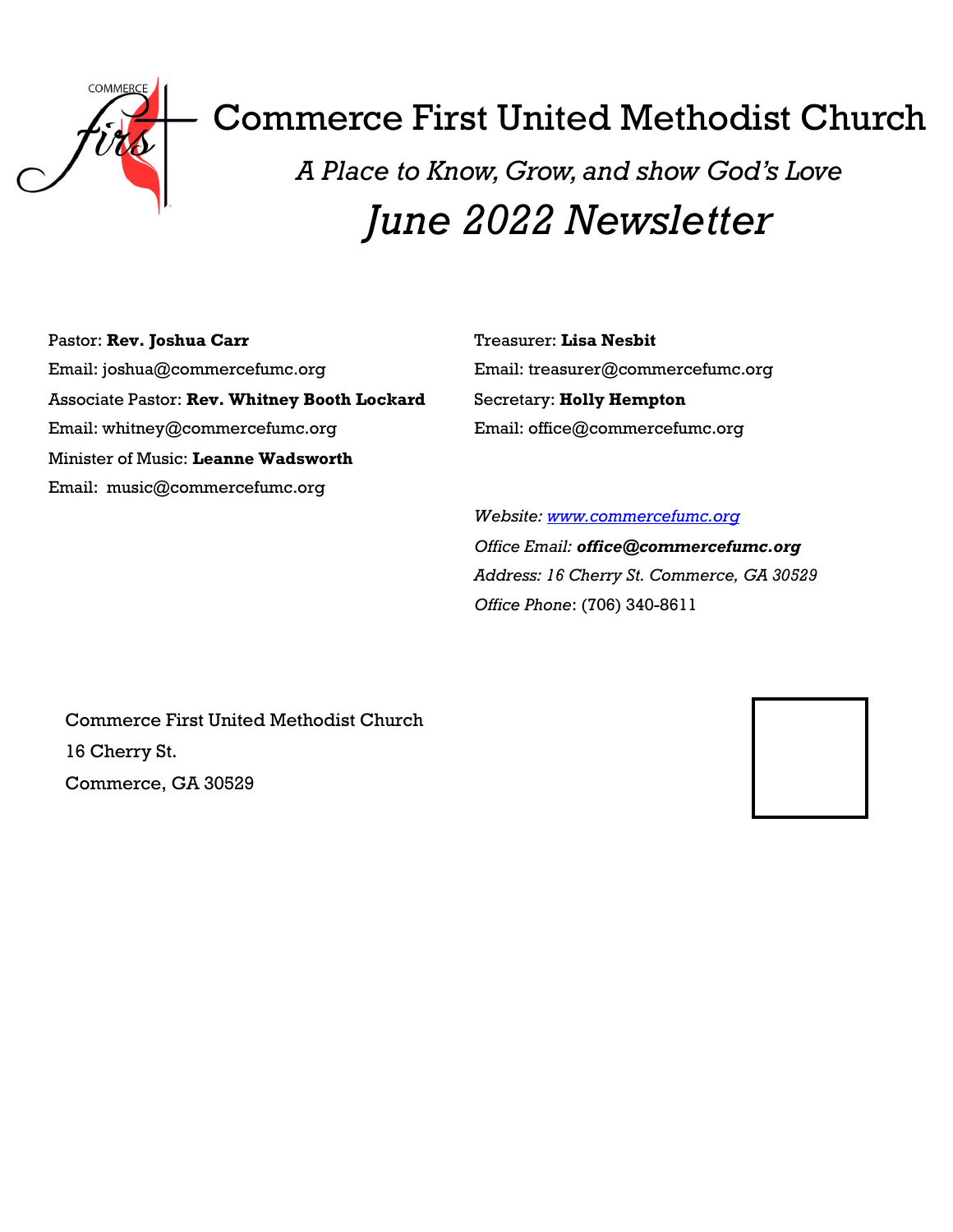

This week at Vacation Bible School, we will travel the world as peacemakers! Join us as we make new friends, sing songs, meet peacemakers in the Bible, do art projects and scientific explorations, and play games. We are excited to practice peacemaking on the outside while we explore what it means to feel God's peace on the inside. **Bring a friend or neighbor! All are welcome!** 

Sign up today at: **tinyurl.com/Passport2Peace** 

*Questions? Contact Whitney Booth Lockard whitney@commercefumc.org*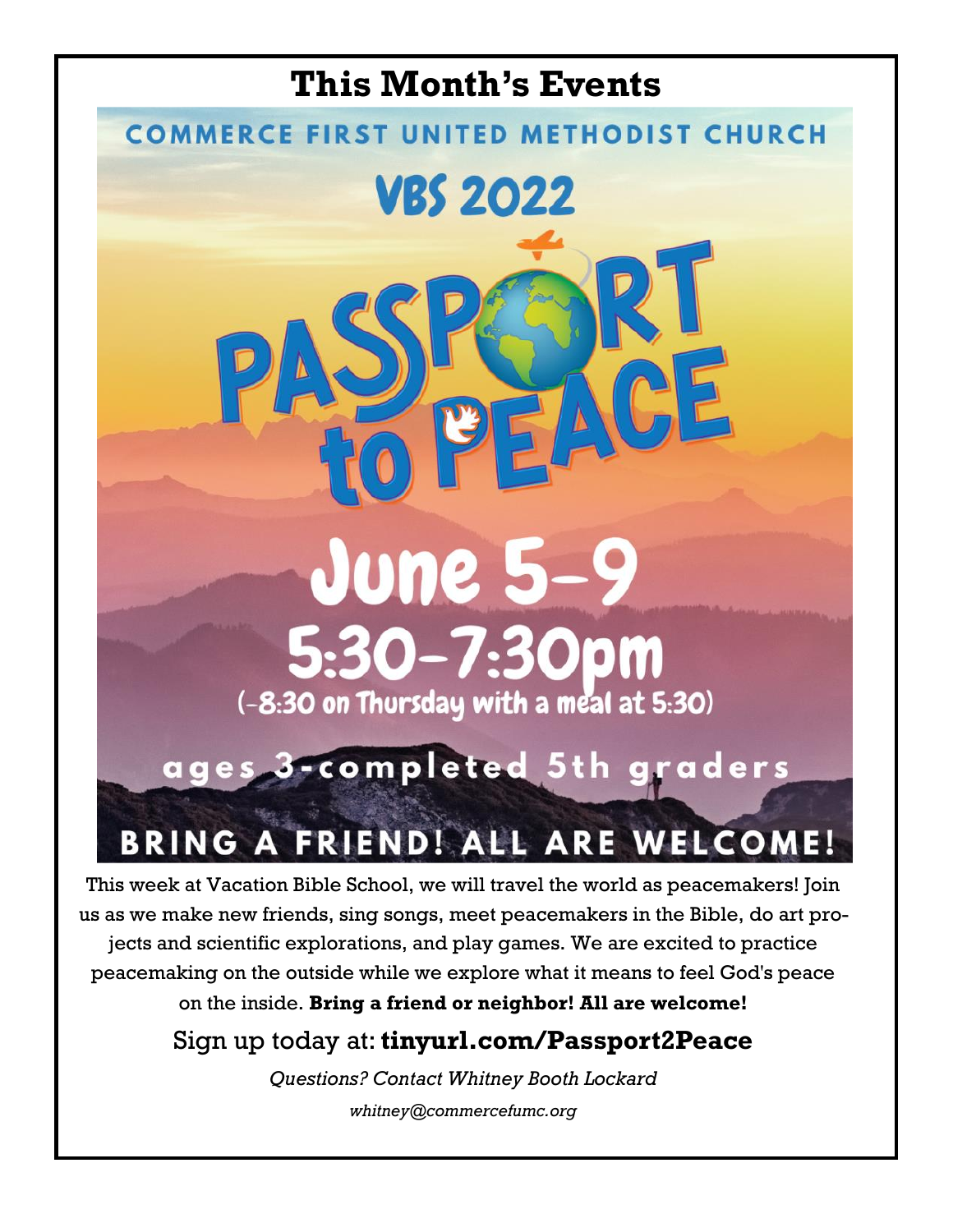

## June 2022 Prayer List

*"Offer prayers and petitions in the Spirit all the time. Stay alert by hanging in there and praying for all believers."-* Ephesians 6:18f

#### **Prayer Requests For Our Community & Beyond:**

For the many who are struggling with the effects of the COVID pandemic in our church family and community.

Our church, its ministries, and leadership.

Our country, our community, and our church leaders.

For those affected by injustice and violence in all the ways they present themselves.

All medical and emergency personnel.

The World with all its needs, near and far from us.

### **Our Men and Women in the Military:**

Ryan Buckingham, nephew of Jane Bedell, US Army

Karl Buckingham, nephew of Jane Bedell, US Army

Tyler Buckingham, nephew of Jane Bedell, US Army

Bobby Marshburn, Ensign in the Navy

Mason McDaniel, Godson of Janni & Dynelle Martin, US Army

Major Scott Powell, son of Thomas Powell, US Army Steven Wheeler, brother-in-law of Jan Roe

### **Those in Assisted Living**:

**Margie Brown; Bo Holland** Brookside Senior Living 199 W. West Gary Rd., Commerce, GA 30529

**Gayle Pritchett** Brighter Mornings at the Shoals 7456 Hwy 82 Spur, Maysville, GA 30558

### **Those at home:**

**Lucy Gailey** 228 Honeysuckle Dr., Commerce, GA 30529

### **Dr. Don McFadden**

119 University Dr., Commerce, GA 30529

**Pat and Jimmy Purcell** 108 Windy Hills Rd. Commerce, GA 30529

### **Prayers for Strength and Healing:**

Grant Anderson Jane Bramlett Don Canady Colleen Cunningham Anna Diemond Christopher Harrison Jill Hyche Ed Lacy Holona Lance Terry Minish

Phyllis Miranda Shannon Palmer Shirley Parham Gayle Pritchett Pat Purcell Ray Rayburn Bill Roberts Winona Siwick Calvin Smith Matthew Wright John Varner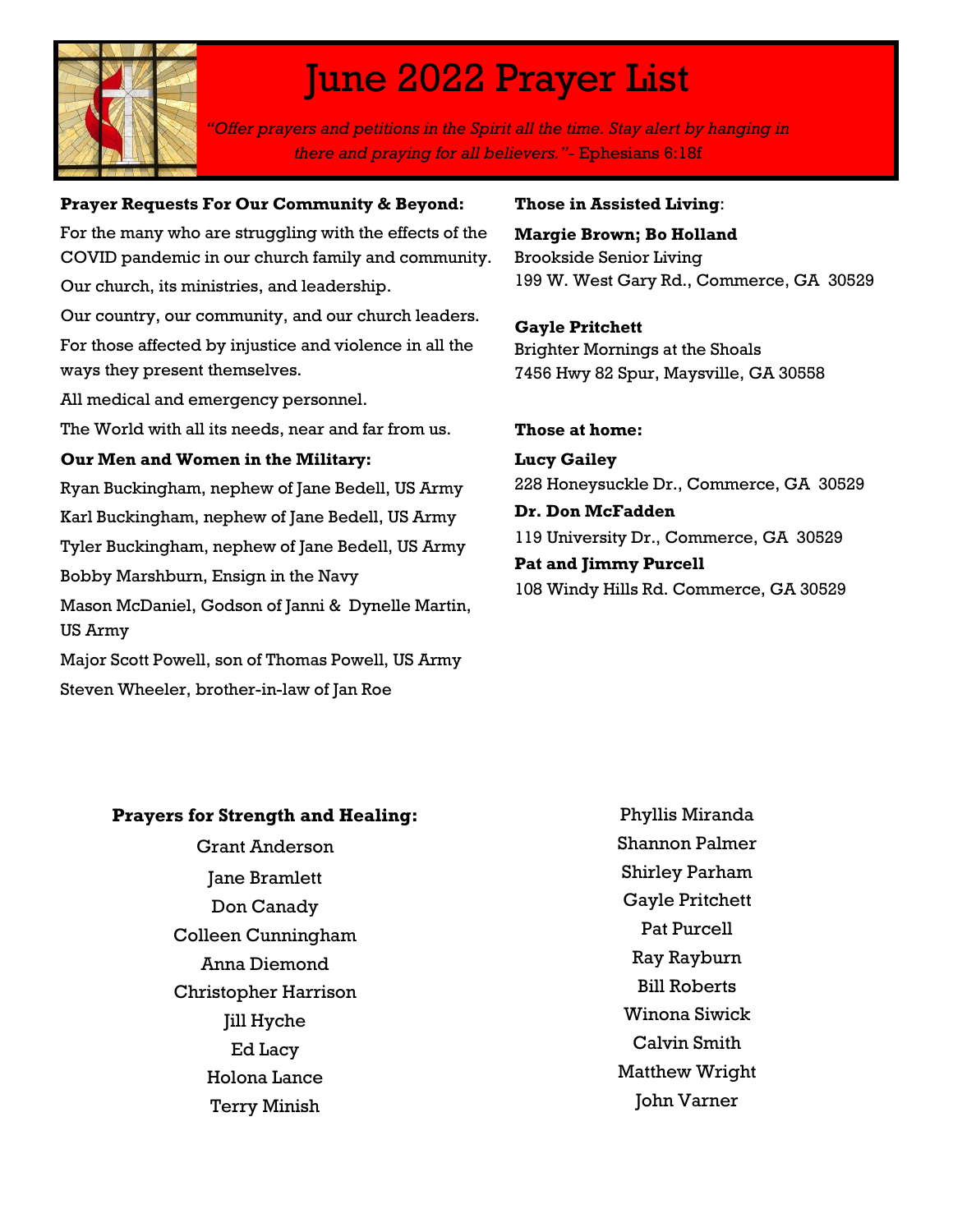# **Trustee of the Month**

Jim Williams

## **Altar Guild**

Barbara Hendricks Carolyn Stephenson

## **Counters**

| 6/5  | Dave Moon and                                   |
|------|-------------------------------------------------|
|      | Lee Hagan                                       |
| 6/12 | Al Fleming and<br>Tom Murphy                    |
| 6/19 | Jack Legg and<br><b>Bill Davis</b>              |
| 6/26 | <b>Jimmy Bolton and</b><br><b>Elton Collins</b> |

# **Birthdays**

| Jana Mitcham            | 6/4  |
|-------------------------|------|
| Daniel Wood             | 6/7  |
| Sally Bunker May        | 6/8  |
| Joe Fenn                | 6/15 |
| <b>Betty Turk</b>       | 6/15 |
| Anna Diemond            | 6/19 |
| Barb Easterday          | 6/25 |
| Harrison Lund           | 6/25 |
| Amy Harbin              | 6/27 |
| <b>Rebecca Dethlefs</b> | 6/28 |

# **Anniversaries**

| Jana and Zachary Mitcham          | 6/1  |
|-----------------------------------|------|
| <b>Nadine and Roger Waters</b>    | 6/1  |
| Harriet and Josh Rider            | 6/2  |
| Karen and Tommy Benton            | 6/6  |
| <b>Bette Rose and Mike Bowers</b> | 6/8  |
| June and Tom Murphy               | 6/8  |
| Nancy and David Nichols           | 6/12 |
| Kristen and Daniel Hill           | 6/16 |
| <b>Kim and Steve Savage</b>       | 6/18 |
| Linda and Charles Exley           | 6/19 |
| Alice and Robert Lyle             | 6/21 |
| Janet and Edward Adams            | 6/22 |
| Johnnie and Charles Blair         | 6/24 |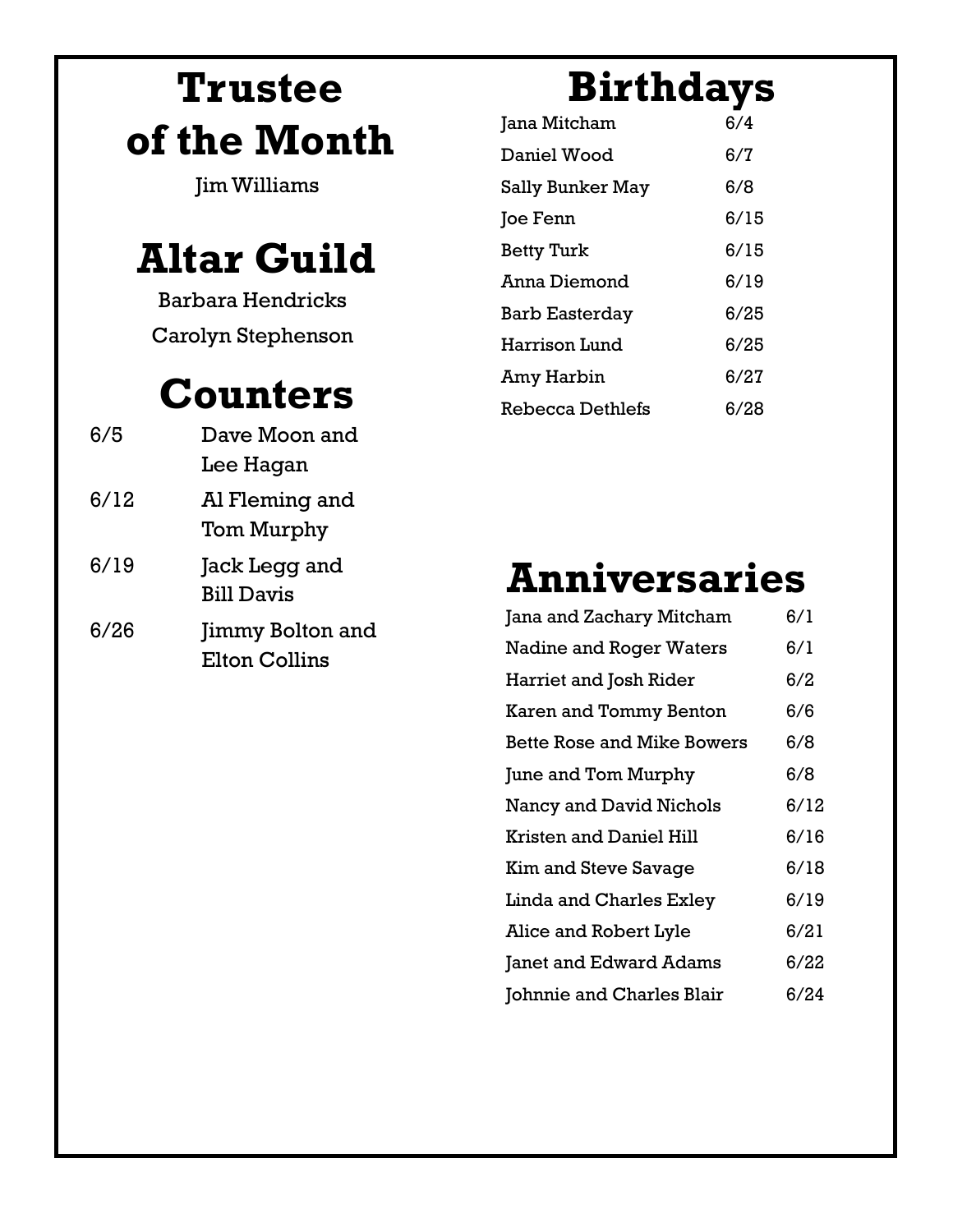### **Trustees Flash**

With all the enthusiasm being generated by new staff, new programs (not only to mention VBS) and overall new anticipations, Trustees are also looking to the future. We want our facilities and grounds to be ready to accommodate the Church's future growth.



- **Long range vision**  For the past two years, we have focused mainly on immediate maintenance issues. Now, we are moving into considering near-term and long-term visions to develop and improve our entire campus, both exterior and interior. We want the facilities and grounds to meet the needs of our missions and programs now and in the future. We have a proposal from Koons Environmental Design to develop a Site Master Plan for exterior improvements and development. This plan includes a review of vehicular circulation options, drainage, greenspace development, pedestrian connections between buildings.
- Also, we have a proposal from Barbara Black, Architect, to develop a Concept Design to address long-term needs and vision for the interior of our buildings. This plan would include ideas such as improving the entry to the Sanctuary, circulation issues, elevators, ADA issues.
- Both proposals would involve multiple meetings for input from church members and of course they are expensive.
- **Office Building** The Office Building has been painted. We are addressing issues with rodents and moisture in the attic and the crawl space.
- **AEDs**  We have functional AEDs in each of the four buildings on campus. Also, we will be posting maps in each building that identify where AEDs, fire extinguishers and first aid kits are located.
- **Windstream -** We have completed all the necessary changes to stop service from Windstream. To this end, we have converted to fiber with the City, changed to cell phone service with Verizon, and eliminated the 10-year old server which backs up our records.

I would like to commend the work of each Trustee. Our group is composed of individuals of varied backgrounds and expertise, and each is committed to our responsibilities.

-Linda Exley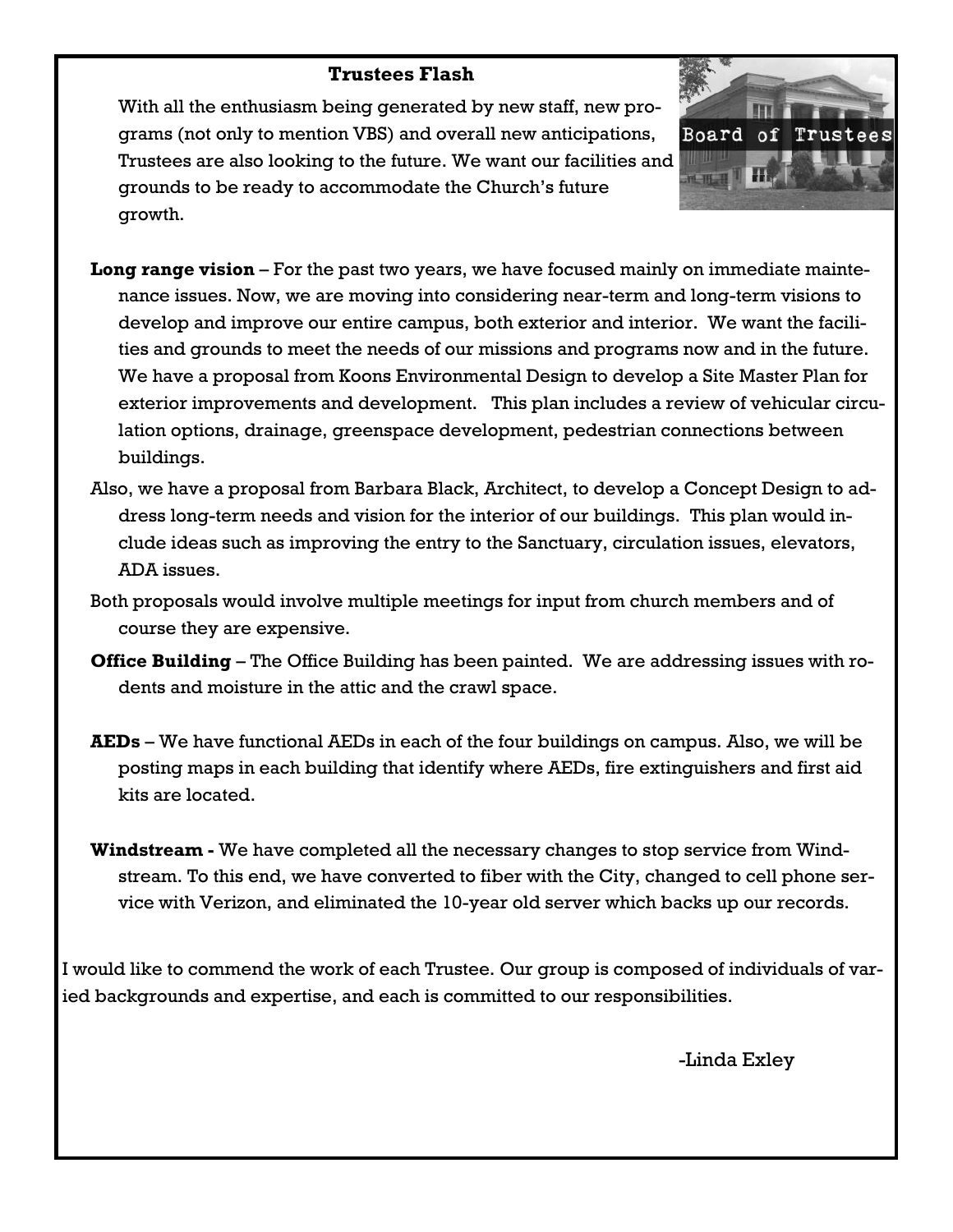### **Upcoming Events**

### **Lang Scholarship**

Woolard and Eddie Lang came to Commerce in 1951, he as Superintendent of Commerce City Schools and she as a first-grade teacher in the primary school. Mr. and Mrs. Lang were devoted educators, both in Commerce schools and in the CFUMC where he taught the Men's' Bible Class and she taught in the children's program. They are remembered for their commitment and faith. In their memory, their daughters, Linda and Carolyn, established the Lang Scholarship with contributions from friends and family.

The scholarship is awarded each year to any high school graduates who are members of CFUMC who have been accepted into an accredited college, university, or technical school. The application deadline is July 1. For more information, contact the church Office, 706-340-8611.

### **Celebrating 50 Years!!**

On May 29, Julie and Jimmy Moor celebrate 50 years of marriage. We believe a gathering with family and friends is the perfect way to mark this milestone. So that is what we're doing, and you are invited!

> Saturday, June 11th 2-4 Kingswood United Methodist Church 4896 North Peachtree Road Dunwoody, Ga

This is an informal, drop in event. Please, no gifts. If you feel you have to do something, make a gift to a ministry/charity of your choice. If you don't have one, we like agencies like Camp Glisson or the Atlanta community Food Bank. Be aware that last year Julie was diagnosed with a form a dementia. She is still Julie,

and doing relatively well. But if you come don't assume she can remember you. Please introduce yourself.